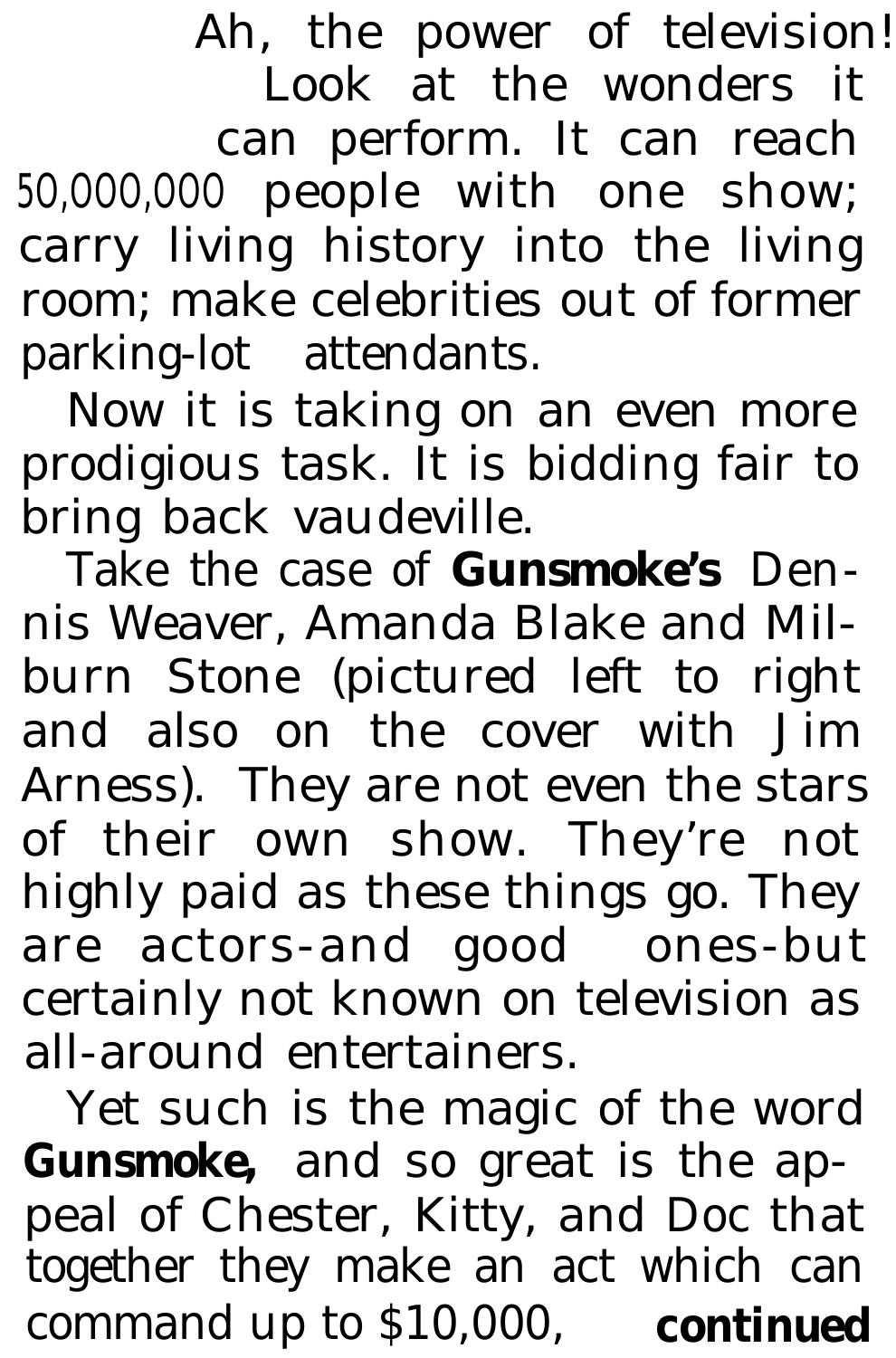**at any rodeo, horse show, county fair or apple festival in the Nation.**

**Thereby hangs a tale which is best told from the beginning. When Gun***smoke* **began in 1955, its principals, like the principals in almost all successful TV shows, started getting requests for personal appearances. For the average nonperforming actor, this poses a problem. What does he do? Get up, say he's glad to be there, wipe the egg off his face and sit down? Not very exciting stuff.**

**The Gunsmoke people were a little better off than the average. Stone, for example, a man of wide experience in show business, numbered among his early accomplishments a song-anddance act he had done briefly in vaudeville. Weaver could peck away at a guitar well enough-but not too well. Amanda Blake could not (she thought) do anything, least of all sing. By her own admission, she could hardly carry a tune and "had a voice so low it could easily pass for bass."**

**For years, these three stumbled through their personal appearances with varying degrees of success, both artistic and financial. Then one day last February, Roy Rogers handed them a very pleasant shock.**

**Rogers was appearing at the Florida State Fair in Tampa. In the audience were Weaver, Stone and Miss Blake. On what appeared to be an impulse, Rogers said to the audience, "Folks, how would you like to meet Chester, Kitty and Doc?"**

**"Well," Stone comments today, "they like' to tore the joint apart."**

**From that moment on, several things were obvious. As solo entertainers, the three were soso. But together-well, there was no telling what they could do. Suppose they organized a sort of vaudeville turn, an act tailored not only to display the familiar Gunsmoke characters but to entertain as well?**

**As the wise old senior member of the firm, Doc Stone was put in charge. The first project was to convince Kitty she could sing. A sultry ballad was written for her called "The Long Branch Blues," and her howls of protest could be heard as far away as Dodge City. The song was designed to do two things: take advantage of the low register of her voice, and explain Kitty's relationship to Marshal Matt Dillon (Arness).**

"I **thought they were out of their minds," Amanda recalls. "But the funny thing is, now I sing harmony and counterpoint."**

**"We used the old vaudeville technique of just trying things out," Stone explains. "And we made plenty of mistakes. The first was trying to use a local orchestra., We found we had no time to rehearse it adequately. So we acquired an accordion, bass and girl singer-guitarist who were known as The Frontier Boys and Joanie. Now they travel with us wherever we go.**

**"Anyway, we broke the new act in at Long Beach [Cal.] and it was disastrous. We kept changing and finally came up with something-well, it's a boff wherever we go."**

It **set the attendance record at the San Bernardino [Cal.] Orange Show in 1959, for example, then chalked up the all-time record at the New Mexico State Fair-13,099 two nights in a row, or about 1200 over capacity.**

**Today, the revised act with which the** *Gunsmoke* **group is wowing 'em contains enough rich meat to stock several acts. Some of its more appealing items:**

**a Chester's wild entrance, in which he tears out of the chute like a Brahman bull, jumps a hurdle stiff-legged, starts enthusiastically to perform, freezes, and has to be coaxed into singing a song called "What Do You Do When You Don't Know What to Do?"**

**• Kitty's extraordinary set of tights which she wears while singing a rock**